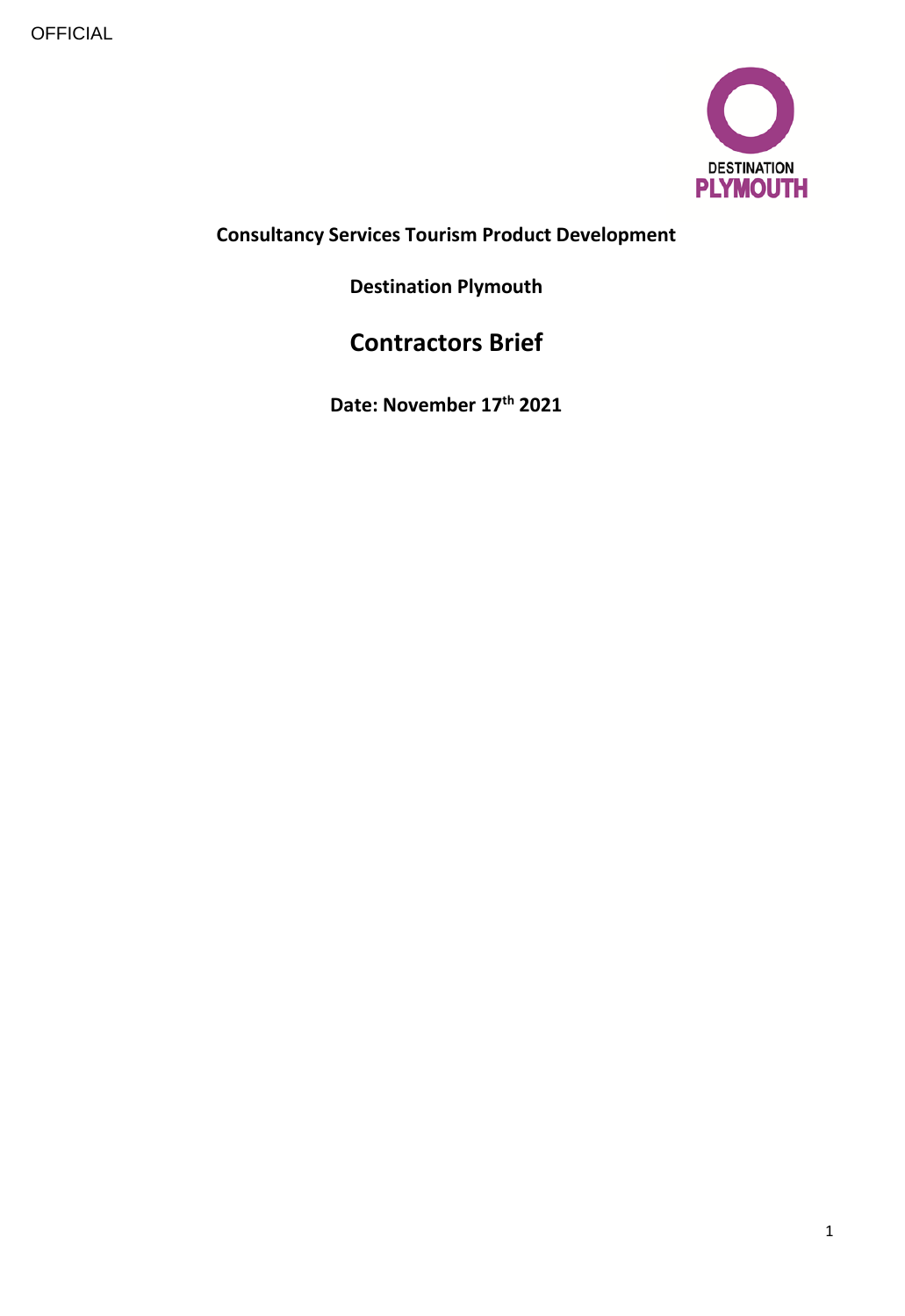

## **1. Introduction**

Destination Plymouth Limited is seeking to appoint an experienced and suitably qualified consultant to help create and develop new sustainable and environment led tourism products and experiences in Plymouth as part of our National Marine Park development programme. A key part of the role will be to work with existing and potential new local businesses to explore opportunities for new bookable products. Key accountabilities and measures will include:

- To develop a minimum of 10 'bookable' blue/green tourism products, which will be available to locals as well as visitors not just in the summer months but where possible all year round.
- To provide training via webinar or other format for up to 40 businesses on product development
- To create an additional revenue stream for Destination Plymouth using 'bookable' and commissionable products.
- Identify a marketing opportunity for Plymouth and the emerging new National Marine Park enabling us to reach new audiences who are interested in sustainable and environmentally led tourism experiences and activities on or connected to the water.

The consultant will be required to work closely with the Destination Plymouth marketing and events team, Business Improvement Districts, Plymouth City Council Low carbon and green infrastructure teams the emerging National Marine Park team and key stakeholders across the city.

# **2. Background**

Destination Plymouth Ltd. (DP) is a limited company, formerly incorporated in 2010. The organisation is the recognised Destination Management Company for Plymouth and its drive time area. Over the past 10 years, DP has been very effective in growing the visitor economy in the city from just over 4 million visitors annually to over 5.2 million. We have ambitious plans to grow on this success and increase this to over 6.2million visitors by 2030 as well as becoming one of the first zero carbon visitor destinations in the UK. DP is part funded by Plymouth City Council and the two Business Improvement Districts (BIDS). Approximately 1600 BID businesses receive automatic membership of DP through their BID levy. In addition, there are over 50 DP members who are non-BID members across the city and wider area. As part of our aim to become one of the first carbon neutral destinations in the UK we have recently secured funding to enable up to 100 businesses to be funded and be accredited onto a new sustainable tourism scheme for the city. This work also supports our ambitions to become one of the first national marine parks in the UK.

As well working closely with city partners, we also have a complex regional/national network of other partners including DMOs such as Visit Devon and Visit Cornwall, and the Great South West Tourism Partnership and Visit Britain/England.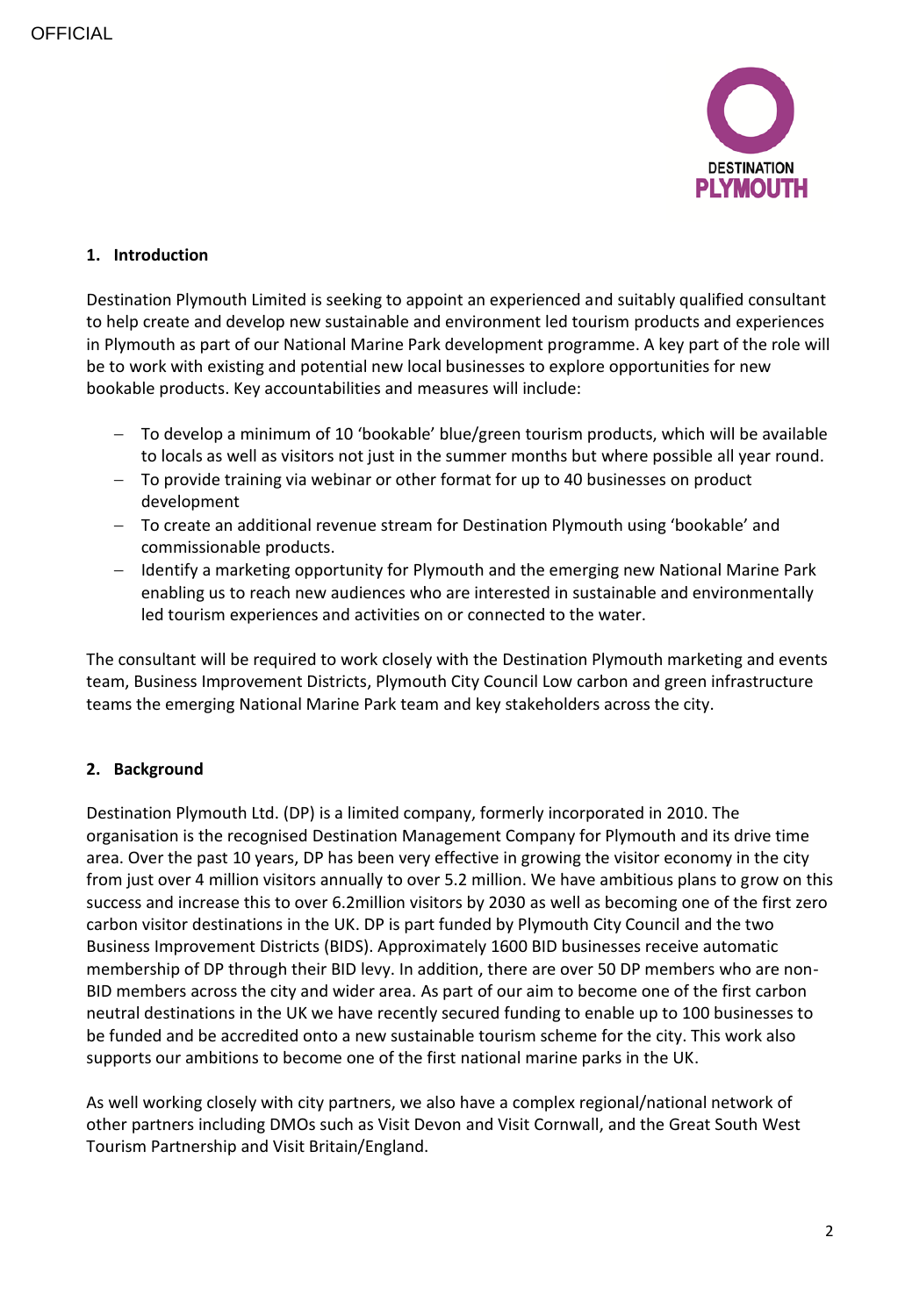

## **3. The Services:**

The consultant will provide the following services for Destination Plymouth as part of a short-term contract to support delivery of the new tourism products:

## **I. Research**

- Research available existing and potential new businesses which could operate activities and blue/green products and identify market opportunities for new products to support the national marine park
- Gather evidence of similar tourism product in the local region and competitor analysis. Identify routes to market/ partnerships which can help distribute new products

#### **II. Business engagement and product development**

- Source, target and approach existing Destination Plymouth members and businesses to encourage them to develop new bookable products working with the Destination Plymouth Memberships officer
- Ensure that businesses are taken through the process of developing new products and providing the necessary support and information to ensure that the product is appropriate for the relevant target market. Develop the concept product focusing on customer needs, experience and USP.
- Elaborate on how selected assets and itineraries could be sold to consumer and trade operators in the market place
- Transform all collated information into branded 'bookable' product and where possible package into itineraries for consumer and trade
- Connect new products onto visitplymouth DMS via TXGB or other booking system

#### **III. Relationship development:**

- Responsible for representing Destination Plymouth Ltd. in a professional manner at all times. Building relationships and engaging with businesses, providing a friendly helpful point of contact and communications to encourage participation in the product development programme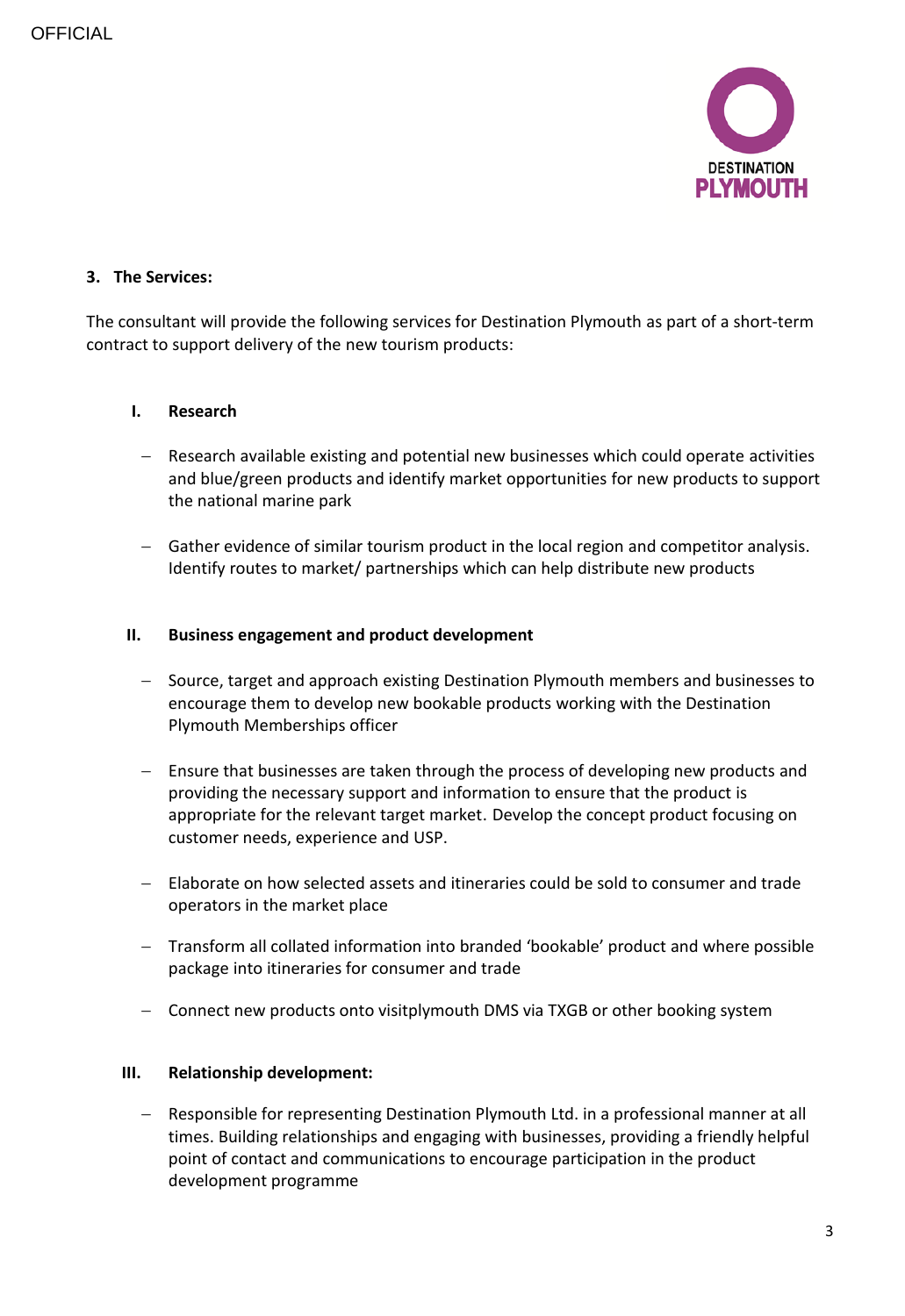

 Specifically organising informal networking events, webinars or training either online or in person to engage, educate and inspire businesses to participate. Agreeing venue, organising catering and presentation requirements, invitations and advertising.

## **IV. Communications, marketing and product distribution**

- Work with marketing team to an agreed marketing and communications plan to encourage businesses to participate in product development programme. This may include working with partners and developing content for digital and printed use.
- Collate information about new products and provide an interpretation of the whole concept
- Test new product itineraries on trade contacts, partners and target markets. Use feedback and insights to refine products.
- $-$  Develop a creative and campaign identity for the new products developed referencing the National Marine Park
- Develop content for visitplymouth website, digital and printed resources working with marketing team
- Work in partnership with the marketing team to provide joined up messages and develop a proactive communications plan
- Identify the best channels to market each new product looking for synergies where possible linked to overall theme or target market

#### **4. Key deliverables:**

- Networking activities and webinars x 2
- Set up Training Sessions for up to 40 businesses (can be web based)
- Develop a minimum of 10 new 'bookable tourism products
- Regular reporting on activities, budget expenditure, progress and communications activity

## **5. Term**

It is anticipated that the consultant will initially provide the Services commencing December 1st 2021 to June 30<sup>th</sup> 2022. The consultant will provide the services for a minimum of 30 hours per week as the basis for this agreement. Hours will be tracked on a worksheet in terms of what has been achieved during working time. The contractor shall provide such worksheets to Destination Plymouth upon request at any time. Any additional hours required to fulfil additional activities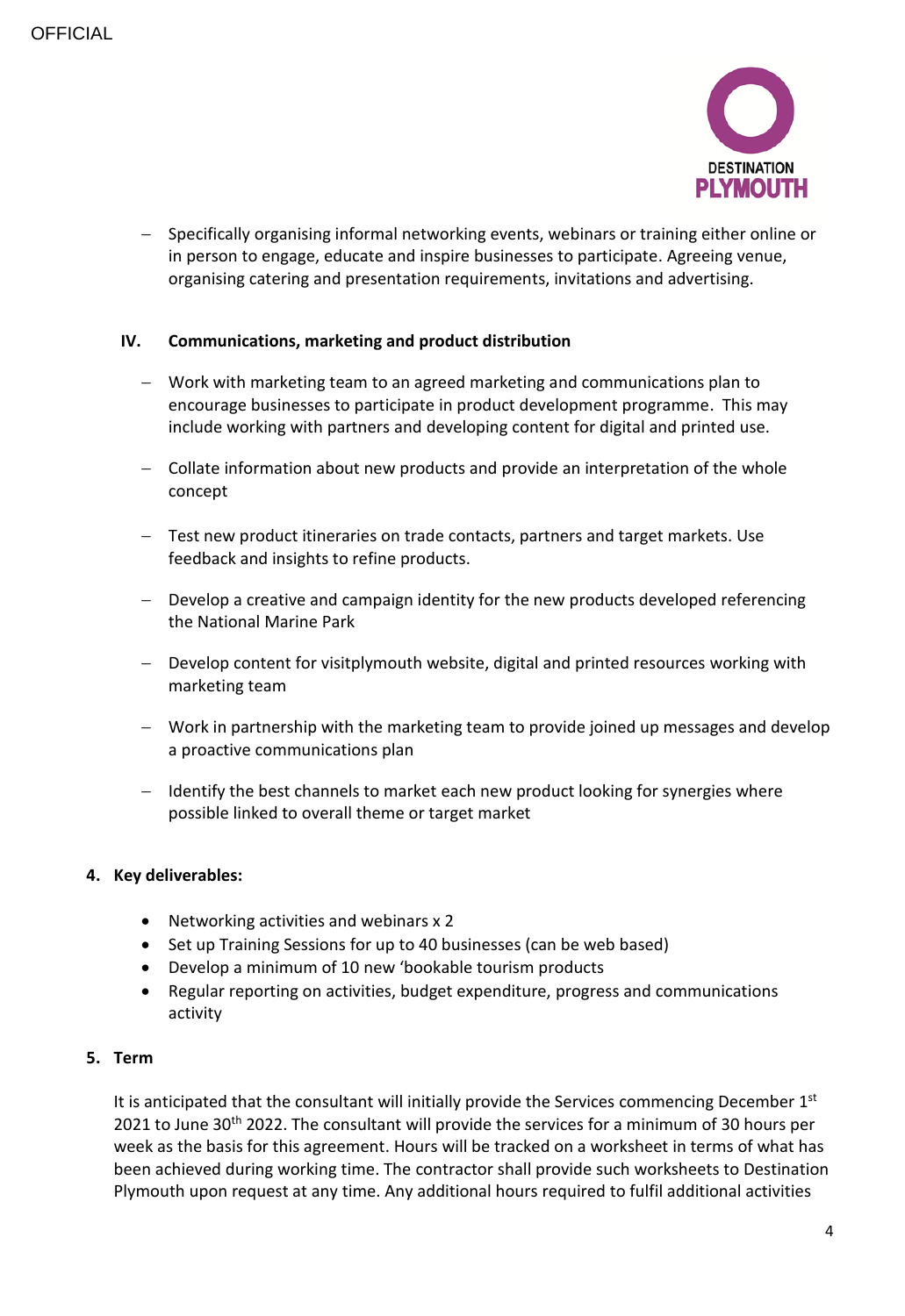

will be agreed in writing in advance. The contract may be reviewed after the initial term and extended as required.

#### **6. Fees and Payment**

It is anticipated that the maximum fee for this work will be equivalent hourly rate £300 per 7 hour day as the basis for this agreement. The consultant will provide services up to a maximum of £19,000 for the contract term. This fee will include any disbursements reasonably incurred in the provision of the Services. This includes travel and parking within the local area. Any other disbursements will be reimbursed and must be agreed in writing in advance.

The service provider shall invoice Destination Plymouth for the Services on a monthly basis in arears. Destination Plymouth shall settle such invoices within 30 days of receipt of such invoices.

#### **7. Other Terms and Conditions**

- The relationship between Destination Plymouth and the service provider will be that of "independent consultant/contractor". The consultant will be fully responsible for all their own tax including any national insurance contributions arising from carrying out the Services.
- The consultant will work from their own office base using their own equipment and technology systems.
- The consultant shall provide the Services using reasonable skill and care and in a professional manner at all times and except in this Contract all other conditions, warranties and terms, express or implied, are excluded.

#### **8. Instructions to tenderers**

The Client for this work is Destination Plymouth Ltd.

Consultants are invited to tender for the commission by way of submitting a fixed fee proposal for the production of the required work. One electronic copy of the tender documents is required via email to:

Freya.edwards@plymouth.gov.uk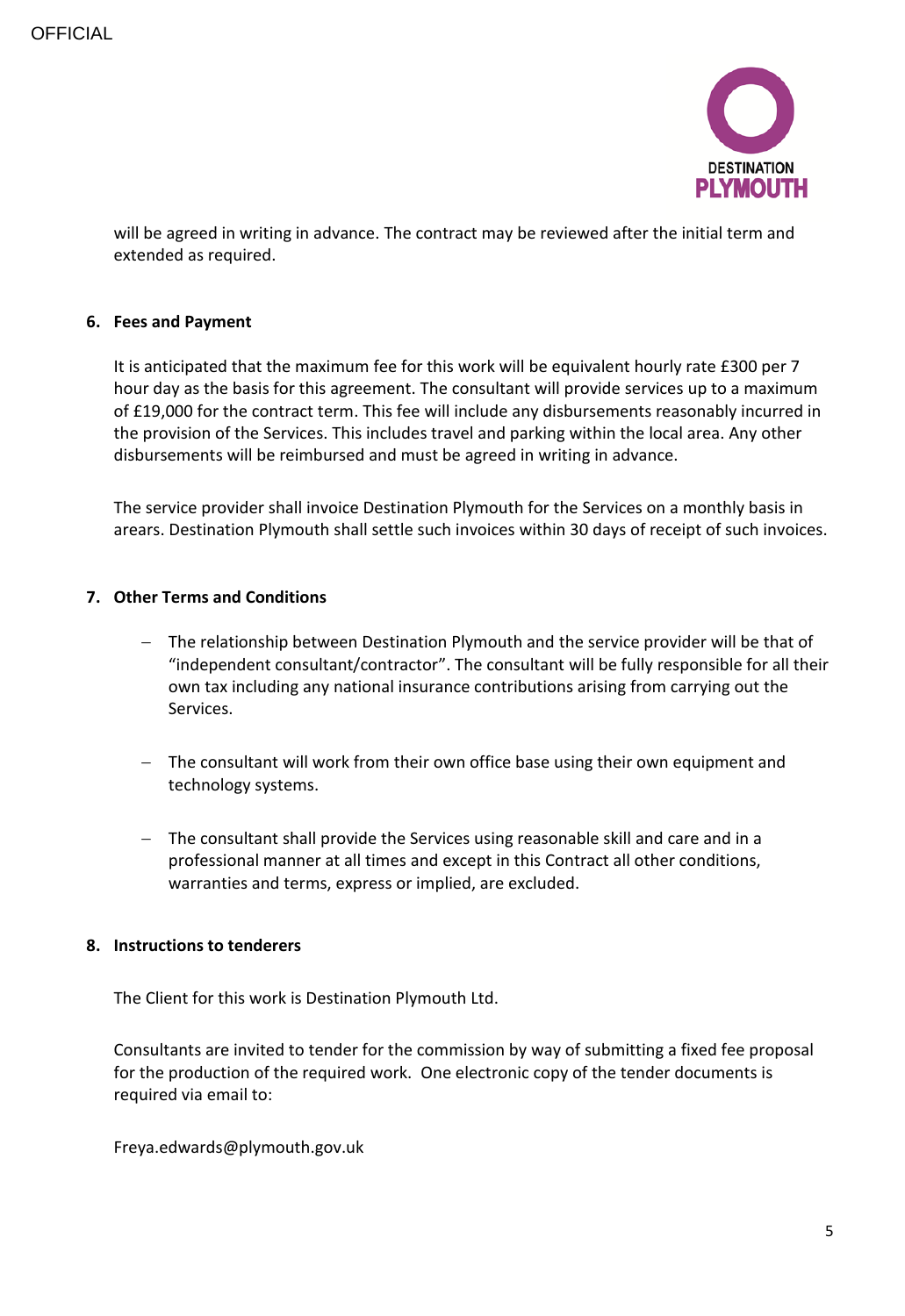

The company will proceed with the approach that offers best value. This means the lowest fee bid may not necessarily be as successful as due regard will be given, alongside price to the quality of the tender, value for money, skills and experience/understanding of the brief and the proposed method for understanding the work. We shall be applying scoring criteria to assess tenders with up to 30% for price and 70% for quality/experience/methodology. In the event that interviews are held, these will be included in the 70% quality score.

- I. Tender submissions should include the following:
	- Approach to client liaison applicants should describe in their tenders the approach that is to be adopted in the execution of the contract including liaison with businesses as well as with the client to report on progress. A clear specification should be provided for any information that may be required from the client in order to undertake the commission
	- Methodology and Timescale proposed method and programme of work including identification of key milestones
	- $-$  Key sources key sources and contacts to be used in undertaking the work
	- Proposed team details and relevant experience and qualifications of team members, including any sub-consultants or agencies that may be employed by the main consultant. A lead consultant contact must be clearly identified. It should also be noted that the lead consultant will not be allowed to sub-contract the whole or the majority of the commission without prior written consent. An undertaking shall be given that the team allocated to the contract shall remain constant, as far as is reasonably practical. A frequent turnover of staff involved with the contract will not be acceptable.
	- Skills Evidence should be provided to indicate the skills that will be available and exercised by the consultant and team in the execution of the commission and, in particular, evidence of the delivery of similar project outputs within the last 3 years and sector knowledge previously. Knowledge and experience of the following is desirable and must be demonstrated in the application:
	- $-$  Experience of working with a range of audiences, agencies and other stakeholders at different levels
	- Knowledge and track record of tourism product development
	- Excellent project management skills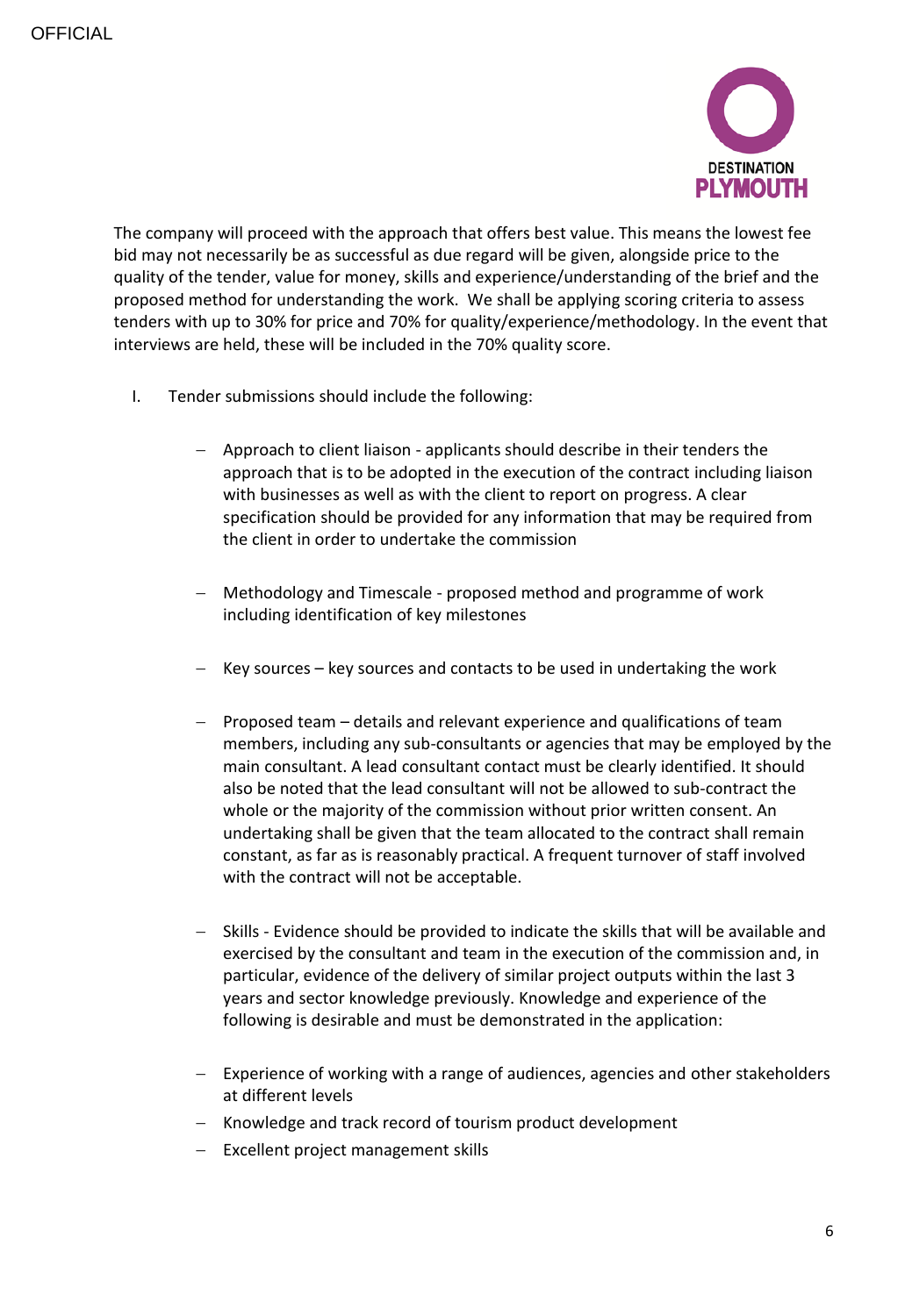

- Experience in innovative communications, marketing, campaigns and business engagement
- Experience in managing/facilitating stakeholder and business events
- Working on similar projects in environmental / community / tourism sectors
- Excellent interpersonal and communication skills, including written and oral presentation skills and an ability to provide information to audiences in an engaging and understandable way
- Creativity and enthusiasm
- Methodical and highly organised, with good attention to detail
- Budget expenditure management
- Desired knowledge of Plymouth businesses and networks across the city
- II. References A minimum of two appropriate references must be provided.
- III. Budget -

The consultant should provide details of hourly rates for the supply of any additional or subsequent services to the initial commission. This is for information only and will not form part of the scoring, but will be used to inform the total cost of services throughout the project. Consultant fees and agreed travel and subsistence expenses should not exceed £19,000 (ex VAT)

IV. Relevant Experience – links to / details of past work within this sector and within the scope of this work

## **9. Programme**

It is anticipated that the initial contract run for a period of approximately 8 months and an indicative programme for the appointment is:

| $-$ Invitation to tender: | $w/c$ Nov 22nd |
|---------------------------|----------------|
|                           |                |

- Tender submission: By Nov 30th
- Interviews (if invited/required): To be arranged if/as necessary but probably w/c Nov 29th
- $-$  If you have access requirements for the interview please state these in your response.
- Appointment of consultant(s:) Week commencing Dec 6th
- Inception meeting: Week commencing Dec 6th